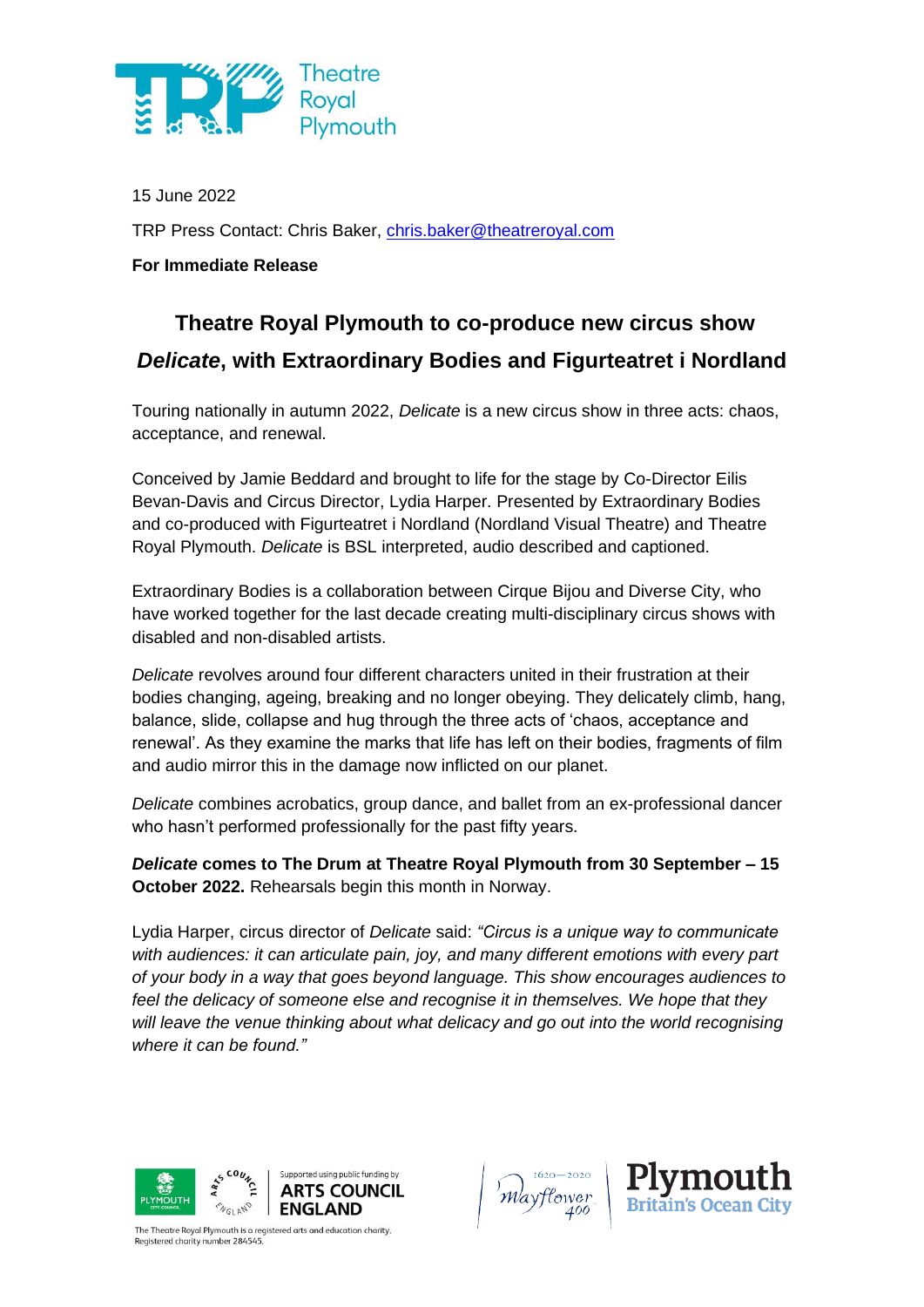

The show opens up the question of what it means to be delicate, exploring different interpretations and inviting people to consider their own delicacy and what it means to them. The idea for *Delicate* came from a conversation between Jamie Beddard and another performer, Aislinn Mulligan when they were working together on another Extraordinary Bodies show.

Jamie Beddard, writer and co-director of *Delicate* said: *"Delicate was inspired by what happens when the body becomes unruly or no longer does what it once did. Circus is delicate and about risk-taking, experimenting, and putting your body out there. Our new show opens up the question of what it means to be delicate, explores different interpretations of it and we hope to inspire people to consider their own delicacy and what it means to them.*

*"Working together with Theatre Royal Plymouth is a fantastic opportunity for Extraordinary Bodies to reach Plymouth's audiences and communities with our work."*

*Delicate* does not follow traditional, expected circus techniques and is developed as a collective. The co-directors combine the performers' individual talents to create a new kind of circus. The cast is made up of people with different circus skills, ages, ethnic backgrounds, and disabled and non-disabled bodies, coming together to explore their delicacy.

Hugh Borthwick, Head of Production at Theatre Royal Plymouth, said: *"It's a real honour and joy to be working with this wonderful company of creatives and cast on this exciting new production. The piece is simply charming and graceful."*

Tickets for Delicate will be available to purchase from Theatre Royal Plymouth's website soon.

# **ENDS**

Images can be downloaded here: <https://flic.kr/s/aHBqjzSqPp>

For further information please contact the Media and Communications team on [public.relations@theatreroyal.com](mailto:public.relations@theatreroyal.com) / 01752 230439

# **Creative team: [\(bios Google doc link\)](https://docs.google.com/document/d/1JdyZ9o5PbmjLnquU8uRle3D6rytfR4mzEV7147zRxu8/edit?usp=sharing)**

Written by **Jamie Beddard** Co-directed by **Eilís Bevan-Davis, Lydia Harper and Jamie Beddard** Circus & Movement Direction by **Lydia Harper** Performed by **Kathryn Ball (Beth), Pat Garrett (Gillian), Sophia McLean (Beth), Jordan Morton-Trowers (Sam), Edward Muir (Andy)** (The role of Beth is played by two different performers) Sound Design by **Damien Coldwell** Lighting Design by **Marianne Thallaug Wedset**



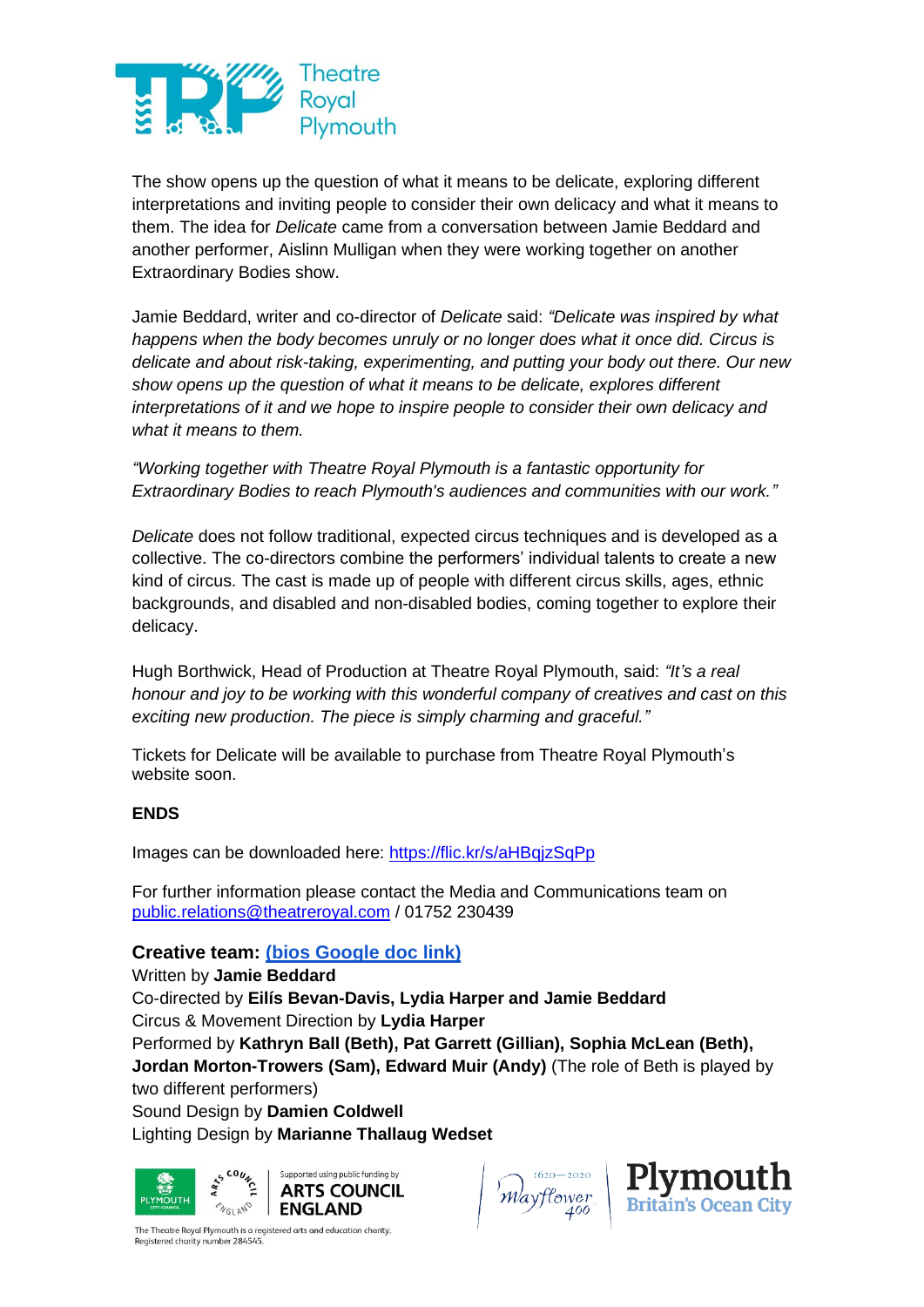

Video Design & Audio Description by **Michael Achtman** Set Design by **Will Datson**

# **About Extraordinary Bodies**

[Extraordinary Bodies](http://extraordinarybodies.org.uk/) create powerful performances that celebrate our vast potential as humans. Exploring a vibrant mix of circus, dance, theatre, and music, the eclectic company tells meaningful stories that question the value of our bodies and give a voice to those who are often silenced. Extraordinary Bodies is a vital collaboration between show-makers, [Cirque Bijou,](http://www.cirquebijou.co.uk/) and [Diverse City,](http://www.diversecity.org.uk/) a charity that champions diversity and equity in the performing arts. Together, they create a unique and magical space where diverse bodies are embraced, boundaries are broken, and inclusivity is championed.

Combining the skill and talent of D/deaf, disabled, and non-disabled artists, the company's work is testament to how diverse, extraordinary people can work equally together on and off stage. Extraordinary Bodies Young Artists is the company's flagship performing arts training company for disabled and non-disabled 16- to 30-year-olds. On a mission to empower the next generation of performers, they make experimental and thought-provoking work which is performed across the UK.

Powered by passion and purpose, Extraordinary Bodies rely on the support of public funding, charitable giving\* and trusts, and foundations. Every show is made possible by people who share their belief in inspiring a fairer and more inclusive world.

Extraordinary Bodies. Circus for Every Body.

# **Access Statement for press and media**

Extraordinary Bodies is an inclusive company that works with D/deaf and disabled people. For access purposes, we may request sensitivity around timings and the provision of access support such as captioning or different interview options. The language we use is aligned with the [Social Model of Disability.](https://www.inclusionlondon.org.uk/disability-in-london/social-model/the-social-model-of-disability-and-the-cultural-model-of-deafness/) There may be a cost involved in covering access support, such as personal assistance, speech to text translation, captions, British Sign Language interpretation or specialist travel which we would be open to discussing as required to ensure our PR activity is inclusive to all.

# **About Nordland Visual Theatre**

Nordland Visual Theatre (NVT) is a production house for international professional visual and puppet theatre. NVT plays a key role in developing and promoting visual theatre in Norway. The theatre offers co-production, pre-projects and residence. In collaboration with puppeteers, actors, directors, stage designers, composers and artists from all over the world NVT creates productions ranging from traditional puppet theatre to cross-over productions merging elements from the visual arts, theatre, mime, dance and multi-media.



'Mayflower